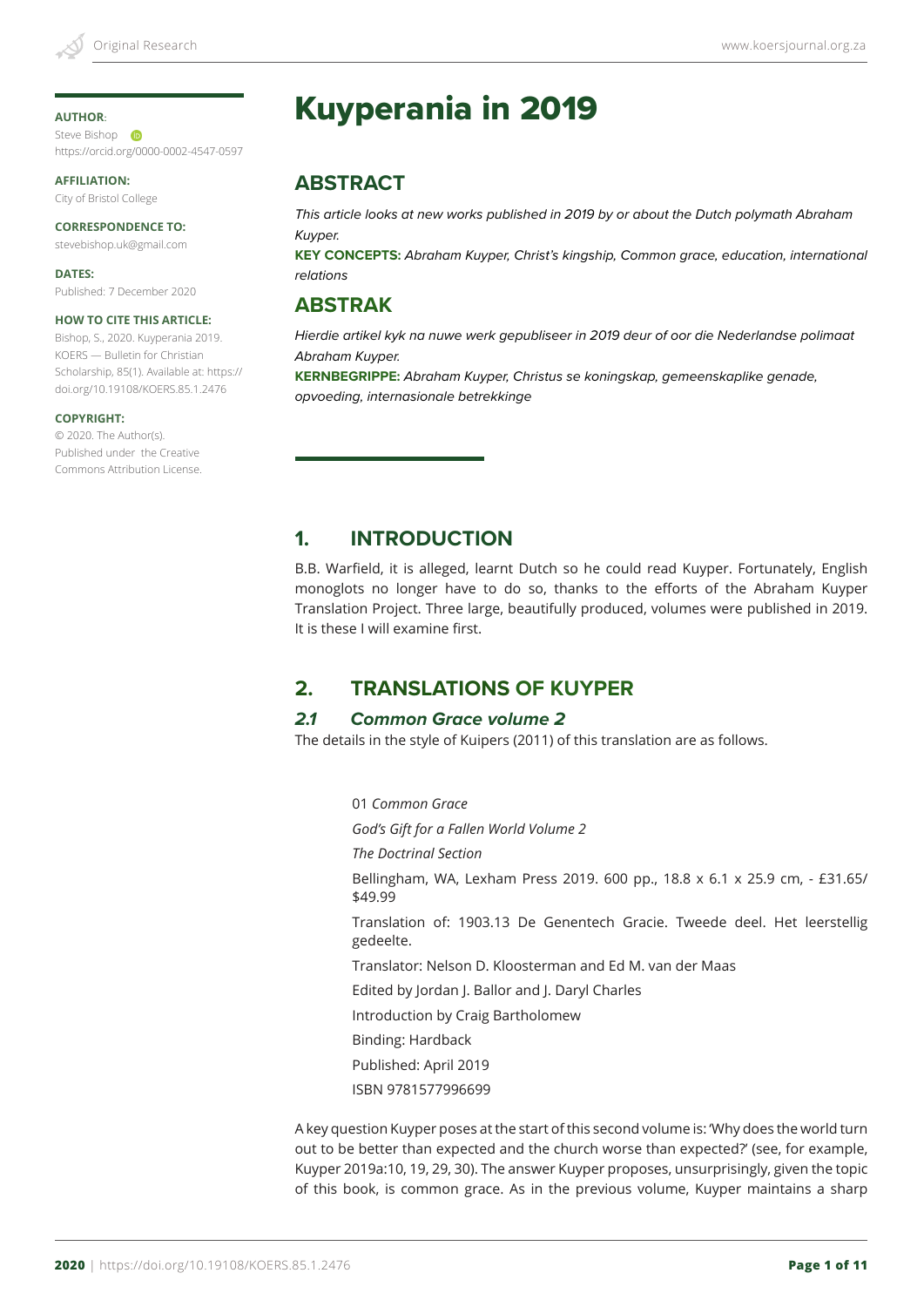

distinction between common and particular grace. The main function of common grace is 'temporarily mitigating and restraining human self-destruction' (2019a:24). However, there is an intimate link between the two:

… particular grace presupposes common grace, and .. common grace is the broad pedestal on which particular grace is erected (2019a:109).

And

… particular grace cannot exist apart from common grace for even a moment (2019a:777).

Kuyper situates common grace in predestination:

Only what has its roots in predestination can find its rightful place in the dogma of the church and in the theologians study (2019a:112).

He notes that failing to do this has, in some measure, resulted in the neglect of common grace:

Virtually the only thing that was seen in predestination was particular grace that concerned the elect and the lost, and consequently common grace wandered outside the gate, unable to find a place of its own (2019a:112).

To remedy this he first presents a 'more general discussion of the nature of predestination' (2019a:113). He questions the view that predestination is exclusively concerned with the fate of the individual. This limiting view of predestination, Kuyper argues, predated Reformers such as Johannes à Marck (1656-1731) and Wilhelmus à Brakel (1635-1711). Kuyper identifies it in Aquinas, though Aquinas's view of regeneration is very different from a Reformed view.

It is against this one-sided and limited notion of the decree of predestination that we must lodge our protest, not least in the name of holy Scripture itself. For in this way we isolate humanity from the rest of creation (2019a:119).

Only when we take "all things" together do we have the whole work of God before us. God did not create angels and humans and in addition all kinds of superfluous things. In God's creation nothing is secondary, nothing is superfluous, nothing can be dispensed with (2019a:123).

Kuyper then looks at the connection between common grace and Christology. He asserts that the administration of justice is seen as common grace in action (cf. Ch 21).

The time when Jesus came is attributed to common grace—but this could also be seen as God's providence. There is much overlap between the providence of God and common grace; indeed some have insisted that common grace can be explained in terms of God's providence (see, for example, Brummel, 2018). Kuyper explores the links between the two.

Providence flows from God's decrees and common grace is determined by God's providential plan (Kuyper, 2019a: ch. 3). Both operate outside of saving grace; however, as he rightly points out, belief in providence outside of saving faith is closer to deism than Christianity. He thus laments that among believers there is not a 'clear discerning insight into the essence of the doctrine of providence'. The ideas seem to be more pagan than biblical. He warns:

We must seriously guard against the danger of adopting pagan notions and then mixing them with the content of revelation (2019a:417).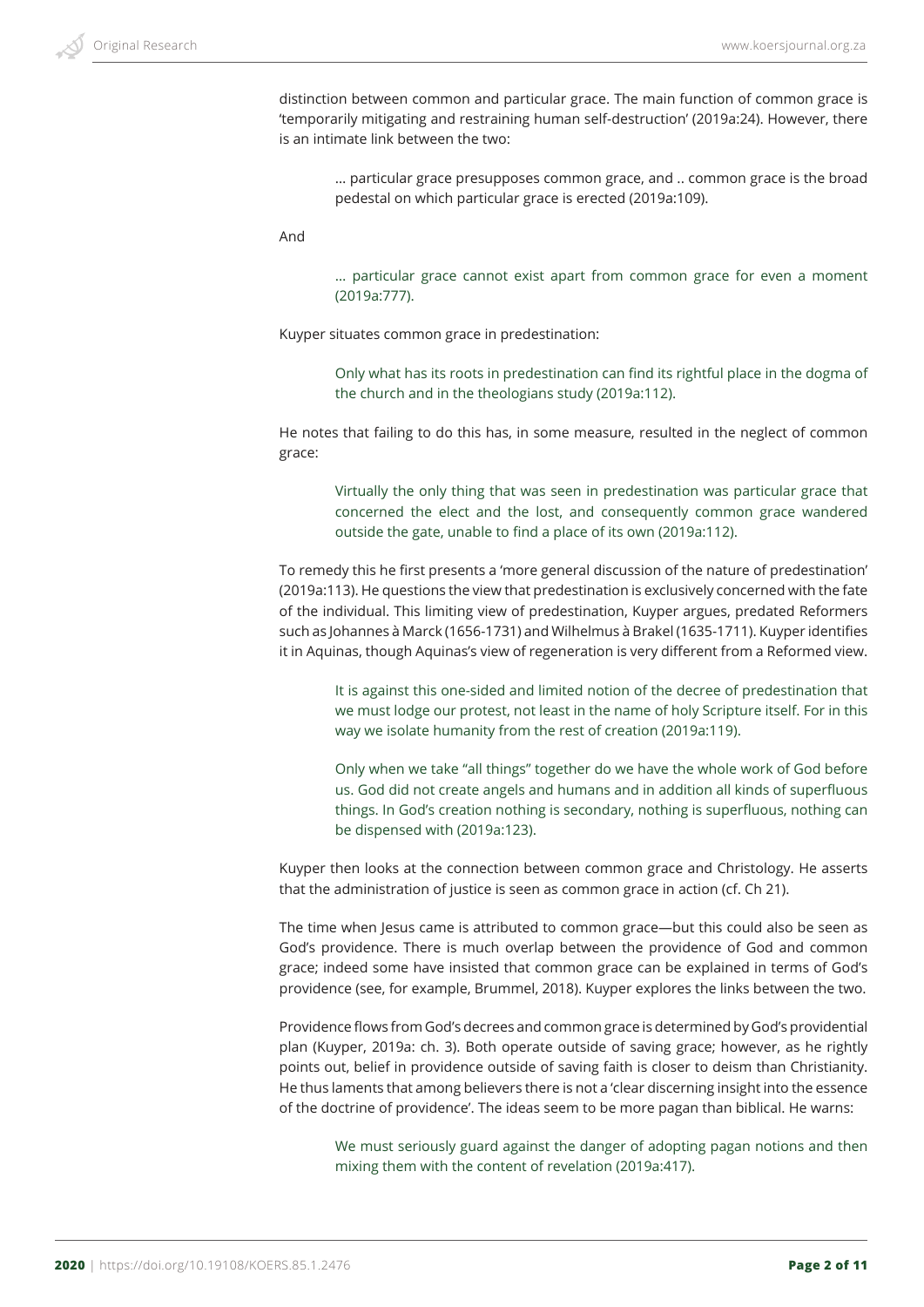He goes on:

The task before us is precisely the opposite to analyse the content of Scripture as clearly as possible in constructing doctrine, and through this analytical process to exclude all that is unchristian and foreign (2019a:417).

Providence is not a determination of what will happen, but rather the execution of what has already been decreed. It is the maintenance and governance of all things, not a pagan notion of seeing ahead (*pro vide*). A proper understanding of the providence of God is

…the confession that the counsel and decrees of God are all-embracing, that the eternal counsel of God encompasses all things, and that nothing can be named or imagined — regardless of how large or small — that is not included in and does not proceed from the decrees of God (2019a: 420).

He warns against two extremes associated with wrong notions of providence. A deistic framework where creation and providence take up two separate identities, so that we become independent of God. If creation has an independent existence it leads to atheism via Pelagianism and deism. On the other hand, if the distinction between them is dissolved it leads to panentheism. Our independent existence becomes an illusion. This is false mysticism. God is absorbed into the being of the world. A biblical perspective holds to the truth of an independent existence of things outside the being of God and that this independent existence is possible only because it rests in the will and power of God.

Providence, Kuyper is very clear, is not to be seen as a continuing creation. Creation causes things to 'come into existence outside of God' whereas providence entails existing things to exist and develop. Providence, therefore, is not a supplemental creation. The corollary of this is that miracles are not to be viewed as a second creation.

Providence depends on common grace, without common grace, 'no providential ordination if God would be manifest at all.' But also common grace 'is encompassed entirely by God's providential order and hence arises from it'.

Kuyper also examines the relationship of God and suffering. Much suffering also has its origin in the curse, the curse was the result of God's ordination, yet we can also see the working of Satan in it. Thus some suffering comes on the one hand as God's will and yet on the other 'as something against which his compassion does battle'.

Kuyper is clear:

The Christian duty not only to combat suffering that has come upon us but also, where possible, to avert through precautionary measures the suffering that could come upon us …we must fight against all suffering, and suffering that can be prevented must be averted by precautionary measures (2019a:598).

Which leads Kuyper on, in chapters 62-63, to discuss vaccinations (on this see Bishop 2019b). In the 1870s there were some vehement objections against the use of it. Many thought the imposition of compulsory vaccinations was a denial of civil liberties and many also thought it was ineffective. In The Netherlands the debate also took on religious overtones. These views Kuyper suggests were based on misguided and errant piety. He advocated vaccinations but disagreed that the government should make them compulsory, as this was an overreach of the government.

Kuyper concludes *volume 2* by re-examining the relationship between particular and common grace, once again reiterating that particular grace enriches common grace and common grace is presupposed by particular grace.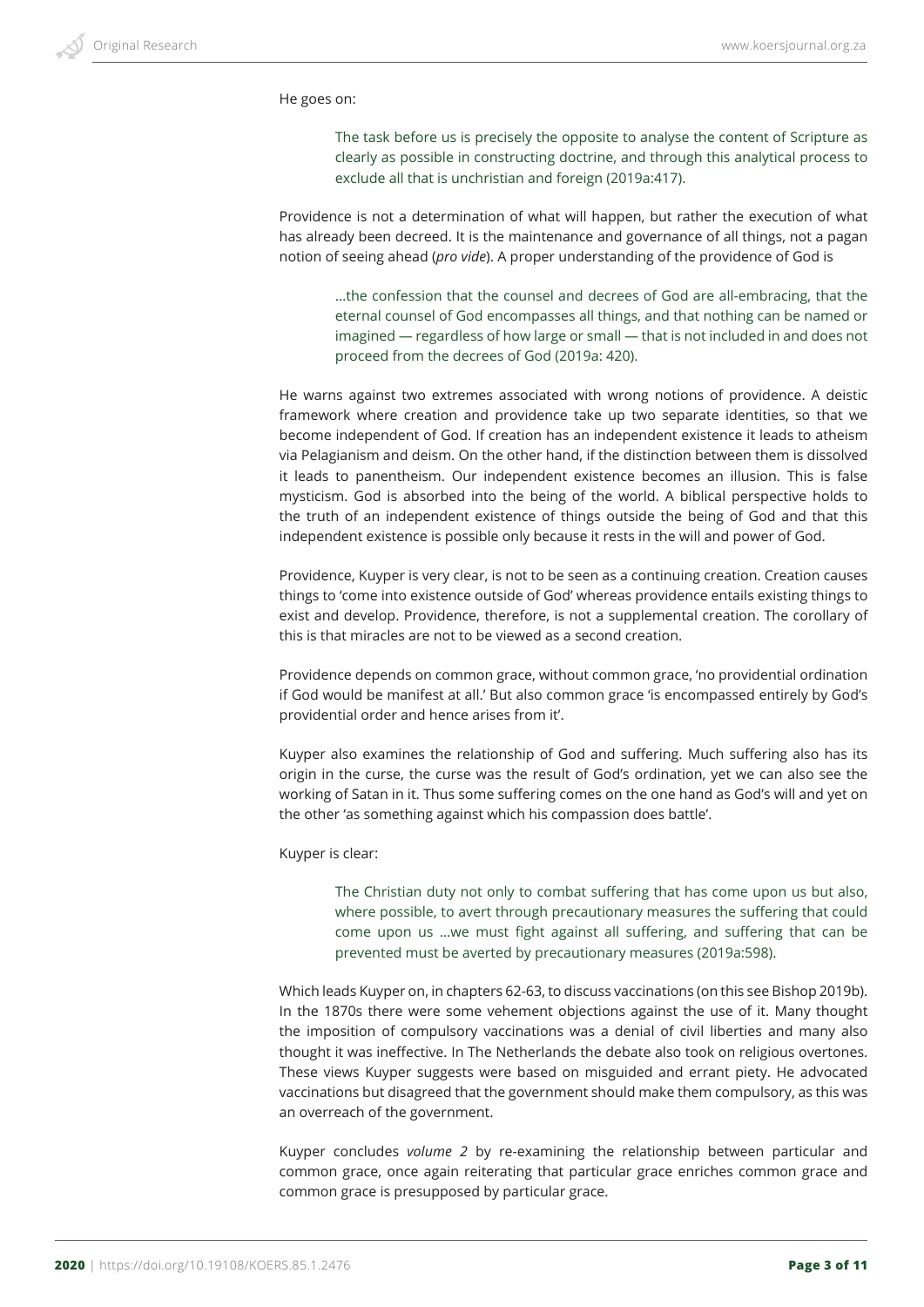He makes it clear that preparation for heaven is not the ultimate goal of life on earth, but rather it is the glorification of God's name. We are therefore not to withdraw from the world, because we are to bear witness to the world, and to manifest the power of kingdom in the life of the world. In this the working together of particular and common grace is required:

And indeed the working of the one can never reach its ultimate goal without the working of the other (2019a:749).

Another volume published in 2019 by the Abraham Translation Project is the third and final volume of *Pro Rege*.

### *2.2 Pro Rege Volume 3*

The details in the style of Kuipers (2011) of this translation are as follows.

02 *Pro Rege The Kingship of Christ Volume 3 The Kingship of Christ in its Operation* Bellingham, WA, Lexham Press 2019. 482 pp., 18.8 x 6.1 x 25.9 cm, - £31.65/ \$49.99 Translation of: 1912.01 Pro Rege of net Koningschap van Christus. Derde deel. Het Koningschap van Christus in zijn werking. Translator: Albert Gootjes Edited by John Kok and Nelson D. Kloosterman Introduction by Rimmer de Vries and Jordan J. Ballor Binding: Hardback Published: July 2019 ISBN 9781683593126

This, the final translated volume of *Pro Rege*, has four main sections:

Christ's kingship and society Christ's kingship and the state Christ's kingship and knowledge Christ's kingship and art

The previous volume ended with chapters on the family, here before examining the state, Kuyper looks at society. He identifies four independent factors in human life: family, society, the state and church.

Social life forms a terrain of its own, and is too a terrain that Christ enters with his kingly majesty in order to rule it (2019b:6).

In this section he discusses topics as diverse as money, play and women. His views on women show how much he was a person of his time. They display patronising, stereotypical views on women assuming their main role is in the home.

As ever, Kuyper sees the lordship of Christ as comprehensive:

Christ's kingship extends over all things, extends to every part of human life, also in society. Only when we recognize and honour the fact that Christ's kingly dominion extends also over society can we stand strong in it (2019b:6).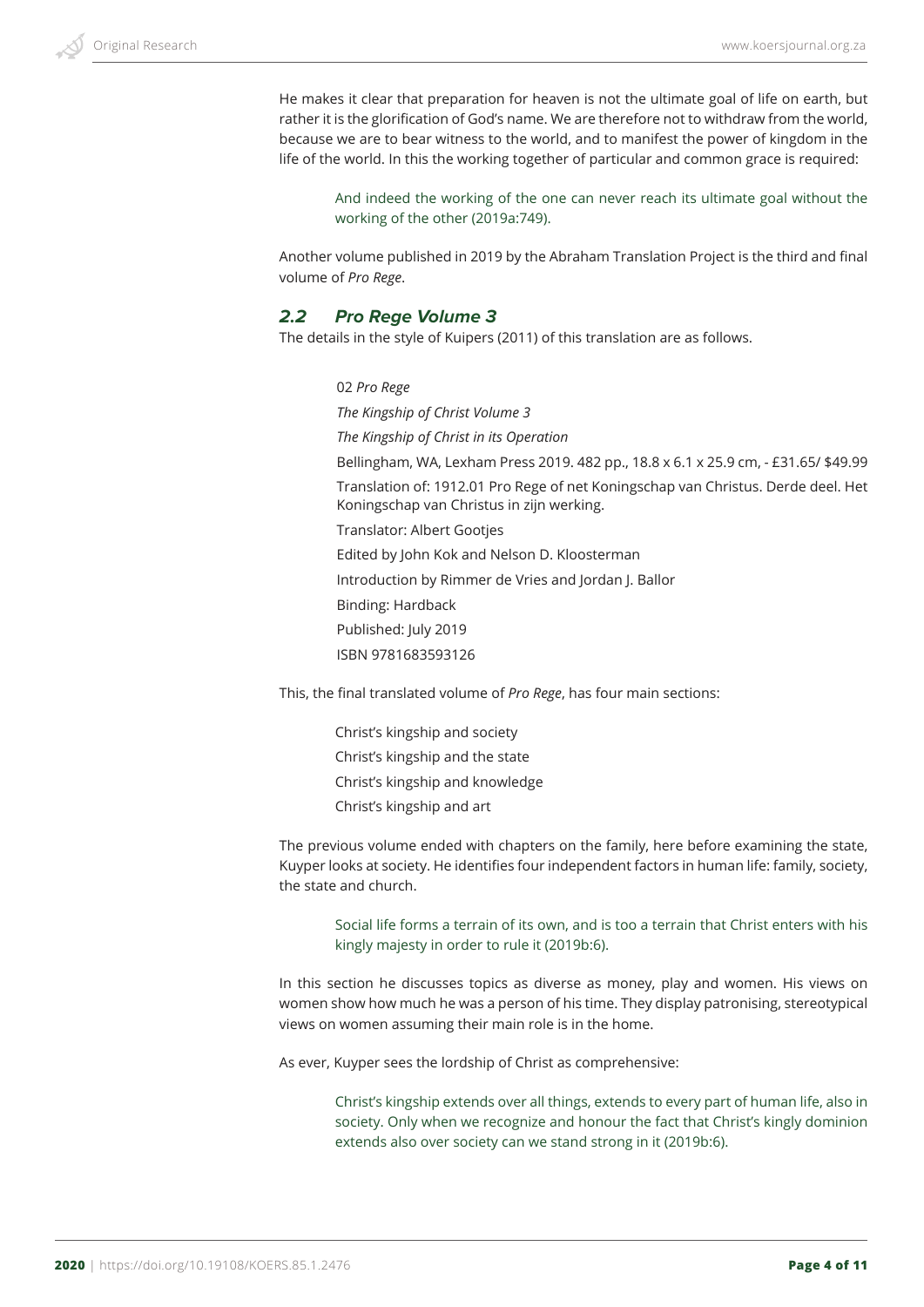In the second section Kuyper discusses the state. He sees the state as being the consequence of the fall:

… the state never would have existed had the fall into sin never occurred; that in the state we only have an aid to counter the consequences of sin; that the state will accordingly exist only for so long as sin continues to roil about; and that in the kingdom of heaven there will no longer be any division into states, so that the human race might once more be revealed as a unity (2019b:190).

This view is an Augustinian view and one has not accepted by all Kuyperians, many would see the state and government as part of creation (see, for example, the discussion in Min 2009: ch 2).

Looking back from the present to the past, people are easily inclined to imagine that the state has always existed This is not, however, how it was, nor could it have been; and according to Scripture, this is also not how things were (2019b:189).

The genesis of the state he places at Babel. This marked the division into of a united human race into separate parts. These separate parts were later, when populations increased, to develop into states (194). Patriarchy gave way to kingship and thus established a state (202). The characteristics of a state he sees as being one land, one people, one law, one leader, one language, and be independent of every other earthly power (204).

Kuyper sees the role of the state as being a consequence of common grace:

That the unity of the world be expressed in a plurality of independent states was sought by God and fostered and realized through common grace. In its sinful condition the world was no longer able to master its own future as a powerful unity If higher development of human life was to prove possible, division and separation were indispensable; and only the formation of states could provide the separated groups with the bond and stability they needed for achieving a higher form of human life (2019b:206).

He notes that it wasn't until recently, until the French Revolution that an attempt was made to spurn common grace (2019b:204).

Part three deals with knowledge. He distinguishes between immediate knowledge and experiential knowledge. Kuyper begins by comparing and contrasting humans' immediate knowledge with Jesus'. He rejects the idea that Jesus' knowledge displayed in the Gospels is because of his omniscience, rather it is evidence that humans have lost or dimmed some forms of knowledge such as intuition, tact and wisdom. He briefly discusses some unusual forms of knowledge such as presentiments, clairvoyance and hypnotism, while recognising these can be demonic illusions seems to suggest that they can be real forms of knowledge.

He then moves on to discuss science and Science. As regards the latter he remarks:

As Science this power presents itself as a queen who considers the entire existing world to be her domain In fact, not infrequently Science is presented as an oracle, a goddess by whom all human beings are expected to swear And with the cry "Great is Artemis of the Ephesians!" [Acts 19:28], the fame of this goddess of knowledge is spreading ever more widely (2019b:310).

He provides a profound discussion of the idolatry of Science. Typical of his comments is this:

Whatever the dispute may be, Science is expected to resolve the matter And more telling yet is that Science, and Science alone, is held to be what sets the tone for all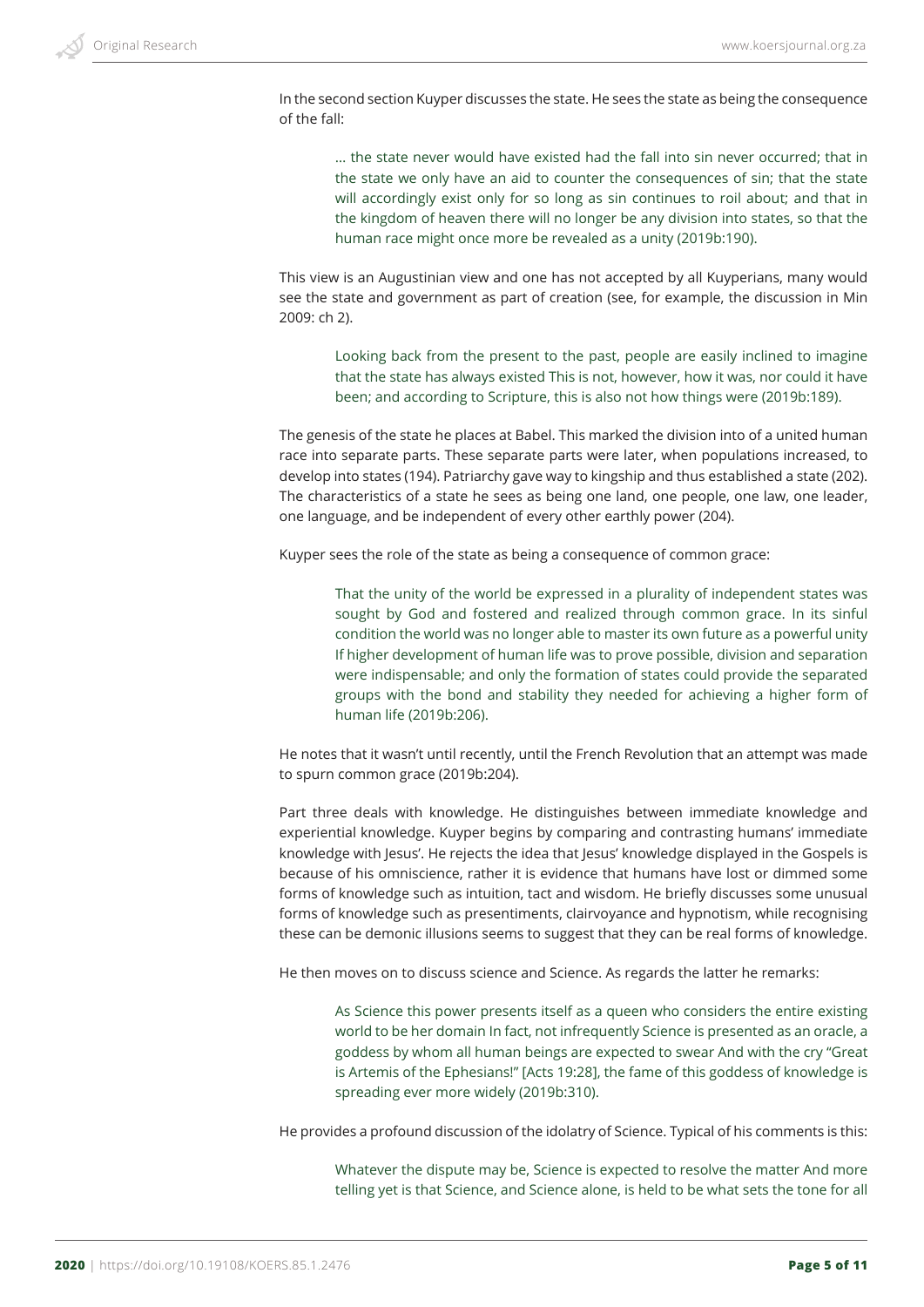our thinking, and for our entire life- and worldview That is why Science ultimately had to end up where it did, attempting to wrest the crown from Christ (2019b:310- 311).

In the final section, Kuyper looks at art in its 'entirety'. He stresses that art is not merely a human fabrication but is a 'function of the human mind that God himself placed in our lives' (383). It 'cannot be anything but a gift of God' (383). Here he develops the notion that art is a gift of God that shows itself in an ability, which portrays beauty and can be enjoyed by all.

### *2.3 On Education*

03 *On Education*

Bellingham, WA, Lexham Press 2019. 352pp., 17.8 x 25.4 cm, - £42.99/ \$44.99 Translation of: Numerous of Kuyper's parliamentary speeches and newspaper articles. Translator: Harry Van Dyke Edited by Wendy Naylor and Harry Van Dyke Introduction Charles L. Glenn Binding: Hardback Published: December 2019 ISBN 9781577996774

This volume opens with a bold key statement from the editors:

Abraham Kuyper, accomplished much over the course of his lifetime, but perhaps his most lasting contribution to Dutch society was a radical restructuring of the Dutch school system according to the principle of religious liberty (Naylor, in Kuyper 2019c:xi).

This volume provides much evidence for the veracity of that statement.

The school struggle as it became known was the fight for parents, and not the state, to control the education of their own children. Kuyper's Anti-Revolutionary Party's policy was that 'the government should not be operating schools as a rule but only by way of exception' (Kuyper, 2019c:45). It was a decades long struggle and one that Kuyper soon realised was to require political change.

The introduction by Naylor, provide the historical and cultural context of Kuyper's time and examines some mountains Kuyper faced in attempting to reform the school system. As Naylor notes Kuyper's programme involved a 'multifaceted rationale' (xiv) for his pluralistic educational programme.

Kuyper's multifaceted rationale for a pluralistic approach consisted in freedom of conscience, the role of core beliefs, taking education out of politics, the unity of the child, sound pedagogy, parental rights, church rights, preparation for future service to society, free initiative and civil society, justice for the poor, national unity, and Dutch culture and heritage. All these are ably discussed in the introduction. Naylor concludes by looking at the North American situation and sees taking place a similar scenario to that of the Dutch struggle.

*On Education* primarily contains writings that deal with the practical issues of the school struggle rather than Kuyper's educational philosophy. Kuyper draws on the key emphases in his philosophy, most notably on sphere sovereignty. As this quote illustrates: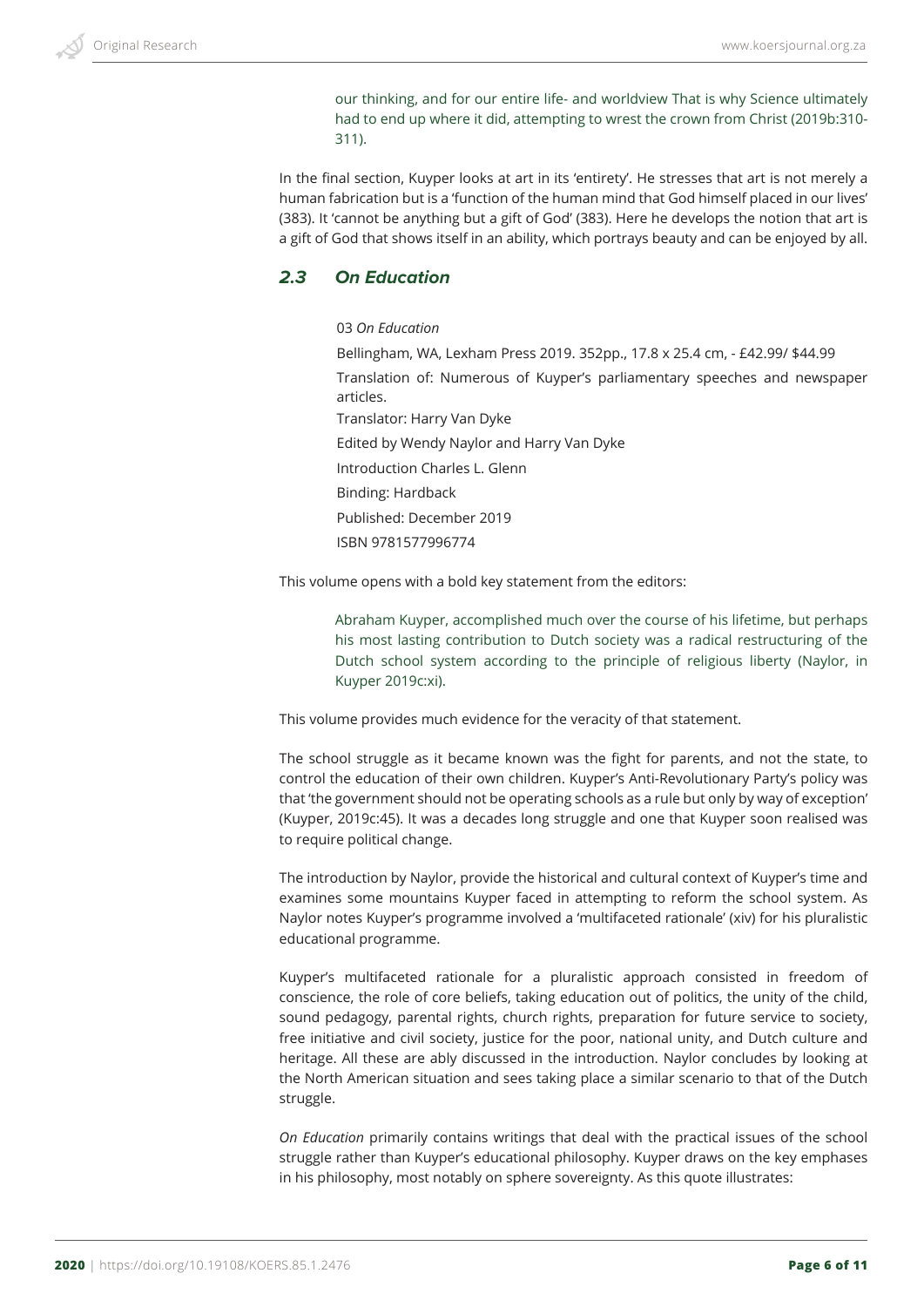The school should belong, not to the church, not to the state, but to parents (2019c:198).

One key argument that persisted was the distinction between subsidy and restitution. Kuyper argued that restitution was required for parents who set up private schools rather than a subsidy. This was because restitution implies a refund to the private schools of the expenses that saved the state rather a hand out. Or as Kuyper put it:

Why are we so opposed to subsidies? Why do we despise them with all our might? The reason is obvious. A subsidy is an arbitrary allowance given by the rich to the poor, depending on his whim and caprice (2019c:249).

Kuyper argued, convincingly, that the private schools meant that the parents had saved a great deal of money, because it meant the state had fewer schools to fund. His arguments or reasons for private education that are scattered through this anthology include (in no particular order) the following.

- The harmony between home and school will be much stronger than in a state school
- They produce results at least as good as the state schools—without the state schools 'Kantian deism and its doctrine of moral autonomy' (262)
- Child rearing and thus education is the role of the parents and not the state—it should be an issue of parental choice
- It is an issue of equality: 'There must be equality in the country, both for those who hold to the Christian and for those who hold to the modernist worldview' (286).
- Education is not neutral, state education flattens and demeans religious faith: 'There is no neutral education that is not governed by a spirit of its own. And precisely that spirit of the religiously neutral school militates against every positive faith' (290).
- All teachers and educationalists operate from a set of theoretical and pre-theoretical frameworks; neutrality is impossible.
- The need for diversity in education to represent the different cultural and religious worldview within The Netherlands.

State education and the arguments for it are, Kuyper insists, products of moral autonomy, and thus a rejection of the sovereignty of God; it was a deification of the state, and although he does not put in in these terms it involved state indoctrination.

The editors have done well to sift through the mountain of writings and speeches Kuyper produced on education to produce such an excellent overview of Kuyper's approach to education and the school issue.

# **3. BOOKS ON KUYPER**

### *3.1 Engaging the World with Abraham Kuyper (Lived Theology)*

This superb book by Mike Wagenman is a mix of biography and exposition of Kuyper's life and work. Wagenman, whose PhD is soon to be published by Wipf and Stock, examines six areas of Kuyper's teaching: identity, public discourse, education, the church, society, and politics. As well as looking at these areas, he identifies how they can apply to society today. This is perhaps the best introduction to Kuyper available – the one weakness is that it fails to do justice to Kuyper's view of common grace.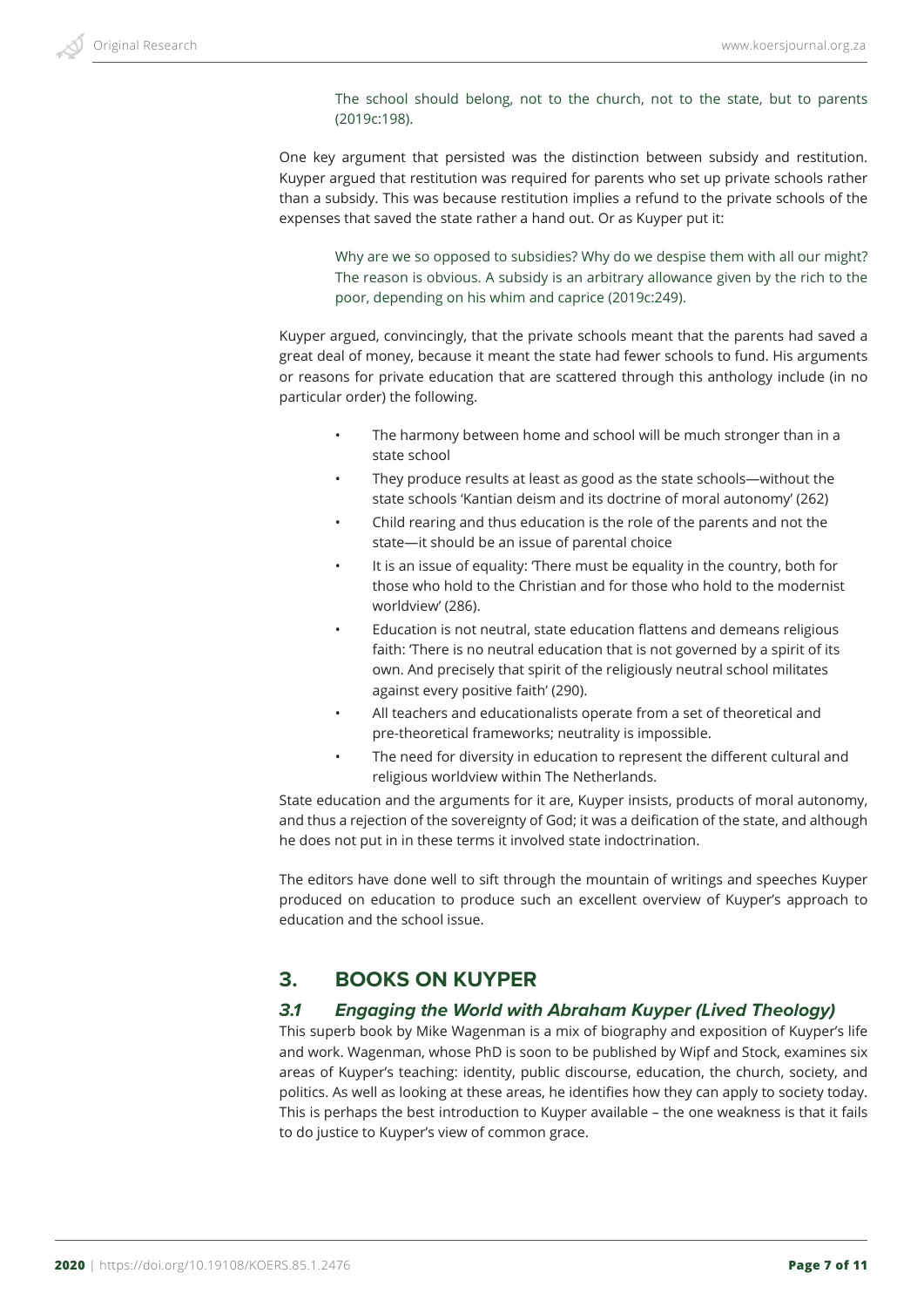# *3.2 Article 36 of the Belgic Confession Vindicated against Dr Abraham Kuyper*

This book, recently translated by Ruben Alvarado, a contemporary of Kuyper's, takes Kuyper to task over his disagreement with Article 36 of the Belgic Confession. Article 36 has been controversial for several reasons. It looks at the role of the magistrates and the church. The most controversial section reads:

And the government's task is not limited to caring for and watching over the public domain but extends also to upholding the sacred ministry, with a view to removing and destroying all idolatry and false worship of the Antichrist; to promoting the kingdom of Jesus Christ; and to furthering the preaching of the gospel everywhere; to the end that God may be honoured and served by everyone, as he requires in his Word.

Kuyper's objections were several-fold:

- It was taken over by the Reformed fathers from Romanish practices
- It uses Constantinian language
- The sword should not be used to kill heretics
- It presupposes that the magistrate can judge the difference between truth and heresy.

Kuyper, however, recognised that in arguing against it he conflicted with the Reformers including Calvin.

A change was necessary, argued Kuyper, because of the development of pluralism in society. There were now many churches with different confessions - how could democratic governments decide which was the true church? Would different successive governments change their mind over which one was the true church? This was a different age to that when Guido de Bres (1522 – 1567) instigated the Belgic Confession. At issue, for Kuyper, was the relationship between church and state, and church and civil government.

P.J. Hoedemaker (1839-1910), who had been a colleague of Kuyper's at the Free University in Amsterdam, resigned his position when Kuyper led the Doleantie succession from the State church. Hoedemaker remained a member of the NHK, the State church.

He was in agreement with Kuyper on many issues but was in conflict with him on the question of church and state. For Hoedemaker, Kuyper's approach was an advocacy of the neutrality of the state and the split between church and state. He took issue with Kuyper over a number of points. He maintained that Kuyper was promoting the neutrality of the state.

In this book, we are only hearing one side of the debate. Kuyper responded to Hoedemaker but as yet that is untranslated; it appeared in a review in *De Heraut* (no. 1219, May 12th, 1901).

Kuyper's main arguments against Article 36 and his development of ideas in the relationship of church and state were published in *Common Grace Volume 3*. They were first written for *De Heraut* from October 1899 until November 1900. Alvarado has a useful appendix with the *De Heraut* issue numbers and the corresponding *Common Grace* chapters. Hoedemaker's book originally appeared in 1901 as a response to Kuyper's writings.

Hoedemaker took issue with Kuyper use of pragmatic reasons over and above scriptural reasons. He also disagreed with Kuyper's view of the church. Kuyper maintained that the invisible church existed from creation, but the church as institution began at Pentecost. This was a problem for Hoedemaker.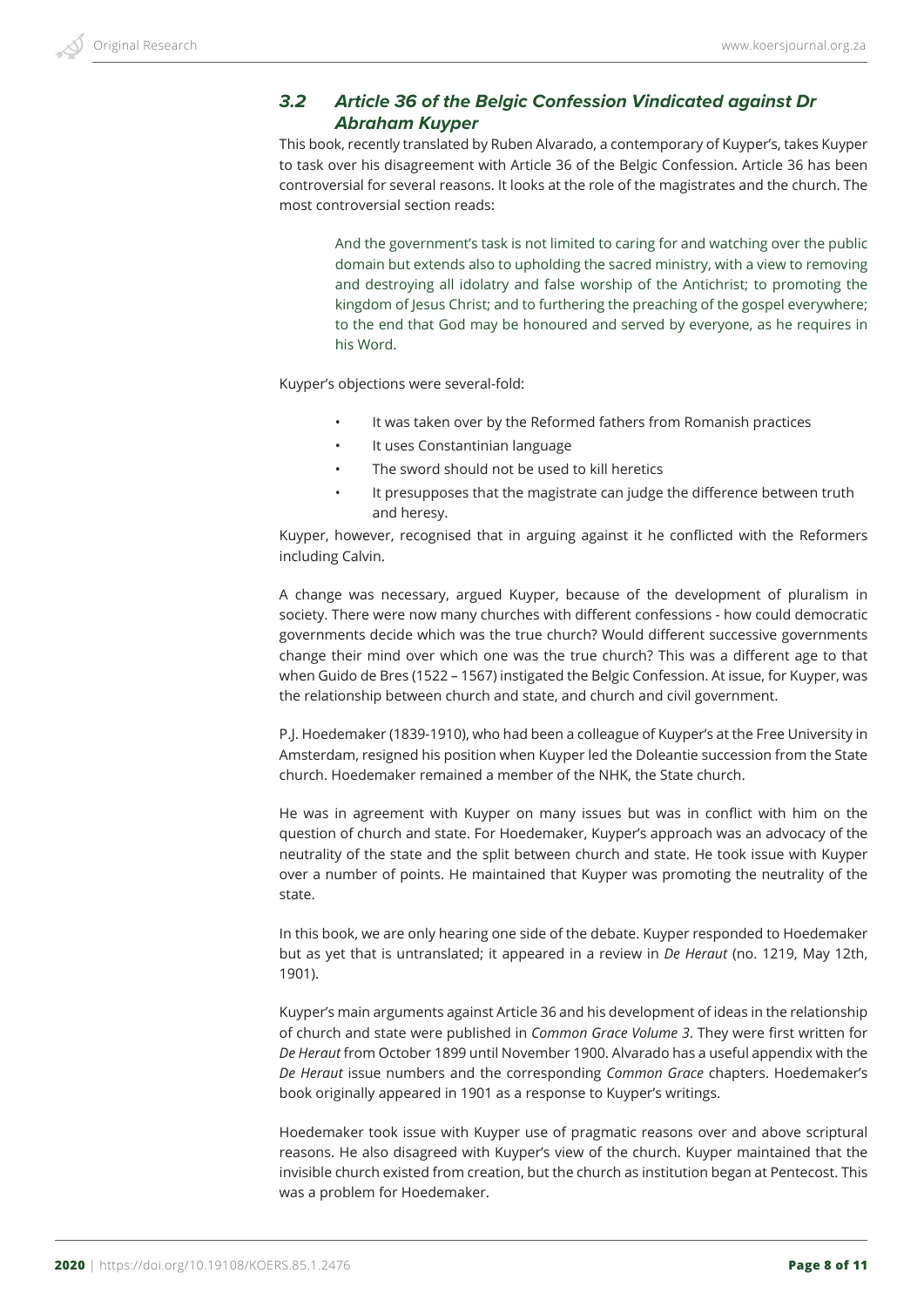Kuyper did not hold to a single state church institution. Hoedemaker did. For Kuyper the church was pluriform, there were different expressions of it. Kuyper rejected a one state one church position.

For Kuyper, the church arose from particular grace, the common grace. This meant for Kuyper the state could not judge between heresy and truth. It went beyond the calling and vocation of government. This was not a dualism between public and private, however. The state had no right to lord it over the church.

#### *3.3 Christian Faith, Philosophy and International Relations*

Although not dealing directly with Kuyper this volume has several authors writing from a Kuyperian perspective (these include Jim Skillen, Jonathan Chaplin and Lucas Friere). The book addresses the question: How can international issues be understood and addressed from a Christian faith perspective?

Three of the chapters discuss Kuyper directly, two of which have been previously published: van Overshot (2015) and Joustra (2018). The latter was discussed in Bishop (2019c). Also in this volume is a paper by Dennis P. Petri and Frans Veerman (2019) they propose a broad use of Kuyper's sphere sovereignty to use it as a measure for religious freedom (Petri & Veerman, 2019: 241). They examine restrictions of sphere sovereignty in several countries including Libya, Egypt and Nigeria (where they examine to what extent Islamic extremism restricts sphere sovereignty), and Canada and Columbia (where they examine secular intolerance).

They conclude that:

We found the concept of sphere sovereignty to be a valuable analytical category to assess religious freedom in its full breadth and multidimensionality in a comparative perspective (Petri & Veeman, 209: 260).

This volume serves to illustrate the contemporary relevance of Kuyper.

# **4. JOURNAL ARTICLES**

Two articles by Bishop (2019a, 2019b) have dealt with two facets of Kuyper's thought: his approach to ethics and to art. The former appeared in this journal and uses the case study on vaccinations to examine how Kuyper treated an ethical issue. In the article on art (Bishop 2019a) Kuyper's views of art are examined. The paper suggests that:

[Kuyer's] contribution was timely and apposite, however, it was not always original as he developed ideas in Calvin, particularly in his Lectures. At times his view reveals hints of a residual dualism and neo-Platonism. These non-biblical notions are implicit in his view of beauty. Fortunately, other kuyperian scholars have identified some of these weaknesses and have been able to build on the strengths of Kuyper's position (Bishop, 2019b).

The views of Abraham Kuyper and Adolf Stöcker (1835-1909) towards Christian socialism and the Jewish question are compared in Kater (2019). Kater concludes:

Ultimately, both Christian-Social leaders perceived Jews from a theological perspective as 'enemies of Christ' and from a socio-political perspective as 'enemies of the "kleine luyden"'. It is only in the application of these ideas that the ways of Kuyper and Stöcker finally parted; whereas the latter opted for organized political antisemitism in order to maintain a Christian order in the German State, the former refrained from doing so, ultimately adhering to a pluralistic model of organizing society. While Stöcker saw Jews only as a threat, Kuyper was willing to accept their emancipation and objected to withdrawing once given rights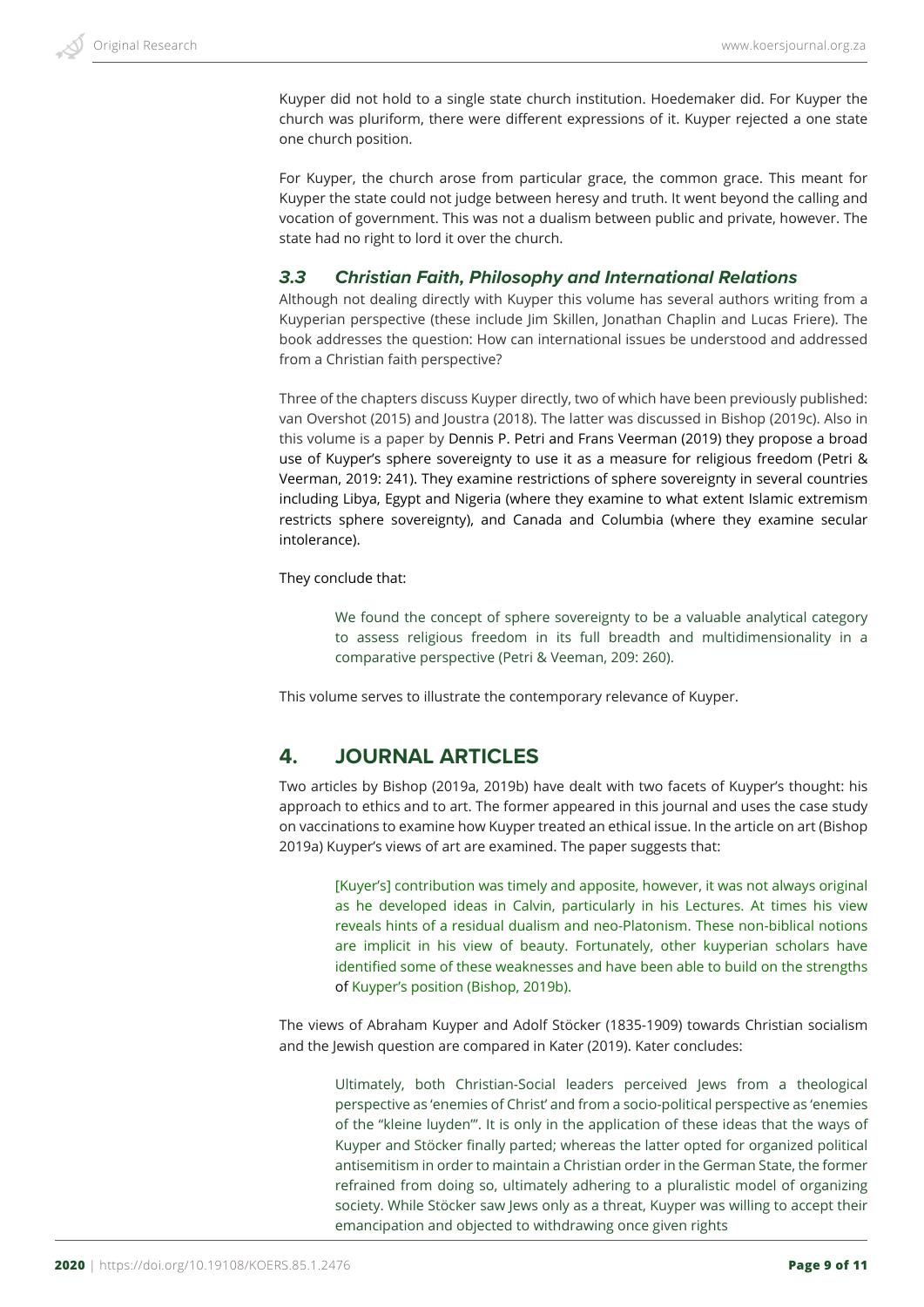### **5. REVIEWS**

Falconer (2019) provides a detailed (16 pages) summary overview of Bartholomew's *Contours of a Kuyperian Tradition* (2017). His final evaluation of the book is worth quoting:

Bartholomew's book, *Contours of the Kuyperian Tradition: A Systematic Theology,* offers his readers a challenging, yet rich overview of a vast amount of theological output from Abraham Kuyper and Neo-Calvinism. Twelve well-chosen themes from the Kuyperian tradition were highlighted as chapters. As helpful as this is, though, one ought to keep in mind that the tradition consists of much more than these themes, and no doubt some readers would be surprised or even disappointed that other themes and issues of concern were not included in the book. Be that as it may, the book was well ordered and skilfully written. Bartholomew's evaluations at the end of most chapters were very applicable for our own time and context, especially those instances when he related the tradition to South African history and the current situation of the beloved country. For those wanting a big picture, a bird's-eye view by way of a working summary of Abraham Kuyper's thought, and the contributions from other Kuyperians, this is an invaluable resource (Falconer, 2019:211).

Mark Durie (2019) has an appreciative review of Kuyper's *On Islam* in *Themelios*, noting:

Kuyper's presentation of Islam is mainly sympathetic, although it is a "warts-andall" approach. He even hopes that Islam, which he in many respects admires, will unite with Christianity to defeat paganism (Durie, 2019:420).

## **6. CONCLUSION**

The three volumes of the Kuyper Translation Project have marked another great year for Kuyper studies. The introduction by Wagenman has provided a great entry point for those interested in but daunted by the larger works. The essays on Kuyperian approaches to international relations, vaccinations, and art reveal how fecund Kuyper's work continues to be. As Kuyper has it:

In God's creation nothing is secondary, nothing is superfluous, nothing can be dispensed with (2019a:123).

## **7. BIBLIOGRAPHY**

#### *7.1 Works reviewed*

Bishop, S. 2019a. Kuyper and vaccinations a case study in Kuyper's approach to an ethical issue. *Koers — Bulletin for Christian Scholarship*, 84(1). https://doi.org/10.19108/KOERS.84.1.2462.

Bishop, S. 2019b. Kuyper's nascent views on art. *Journal for Christian Scholarship,* 55 (3&4). 107-129.

Durie, M. 2019. Review of *On Islam. Themelios,* 44(2):419-420.

- Falconer, R. 2019. Review of Bartholomew *Contours of the Kuyperian Tradition. Conspectus—The Journal of the South African Theological Seminary,* 28 (September): 197-212.
- Hoedemaker, P. 2019. *Article 36 of the Belgic Confession Vindicated against Dr Abraham Kuyper*. Ruben Alvarado (Translator). Pantocrator Press.
- Joustra, R. 2017. Abraham Kuyper among the nations. *Politics and Religion*, 1-23. https://doi.org/10.1017/ S1755048317000554. In Polinder, S. & Buijs, G.J. (ed.) 2019. Christian Faith, Philosophy and International Relations: The Lamb and the Wolf. Leiden: Brill, 151-172.
- Kater, L. 2019. Either Mammon or the Messiah? The Christian-Social tradition in the Netherlands and Germany on the Jewish Question, 1875-1914. *Trajecta*, *Religion, Culture and Society in the Low Countries,* 28 (1): 23–44. https://doi.org/10.5117/TRA2019.1.002.KATE.